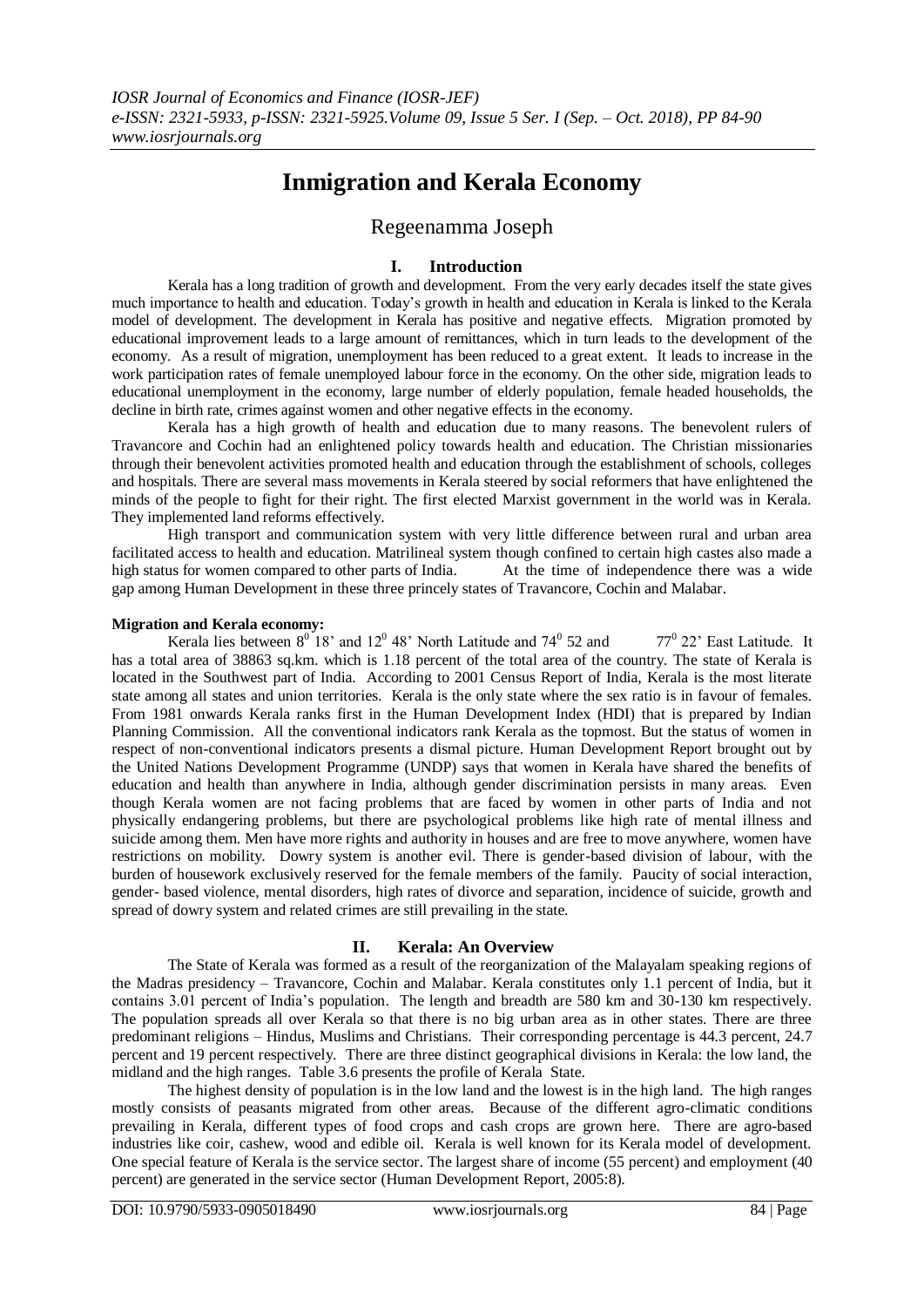# **Table 1.Profile of Kerala (2001)**

| Total population                     | 31838619        |
|--------------------------------------|-----------------|
| Males                                | 15468664        |
| Females                              | 16369955        |
| Area                                 | 38863 sq. km.   |
| Number of districts                  | 14              |
| Number of taluks                     | 63              |
| Number of Municipal Corporations     | 5               |
| Number of Municipalities             | 53              |
| Number of Grama Panchayats           | 991             |
| Density of population                | 819 per sq. km. |
| Sex ratio (No. of females/1000males) | 1059            |
| Literacy rate                        | 87.86%          |
| Male literacy rate                   | 94.2%           |
| Female literacy rate                 | 87.86%          |

Source: Census of India, 2001

Population mobility has been explained by numerous terms. Because of the heterogeneity of the mobility process, the division helps to understand the movement in terms of space, time, residence and activity.

1) **Internal migration**: It means usual residents of a household who migrated out of the state and was living outside the state, but within the country.

2) **In-migration and out –migration**: In migration means migration to a place from another place within the same country and out-migration refers to migration out of a place to another place within the same country. Out migration is referred to as the area of destination.

3) **International migration**: The usual residents of a household who had migrated out of the country and lived outside the country.

Immigration and Emigration: Immigration refers to in-migration of persons from one country from another country. Emigration refers to out -migration from one country to another country.

Internal migration means migration between the states and international migration is migration between countries. On the basis of place the various migration streams of internal migration are the following: Rural to Rural migration; Rural to Urban migration; Urban to Urban migration; Urban to Rural migration

#### **Voluntary migration** can be categorized into two.

a) **Permanent migration**: The movement of people across national boarders for settling permanently.

b) **Temporary migration**: In the case of temporary migration the migrant is not willing to stay permanently or the host country does not permit him to stay permanently.

There are four types of temporary migrations. Circular migration or Turn over migration (Oberai, 1987: 23-28) or Pendular migration or target migration or short-term migration. This means the movement is for a short period with the intention of coming back to the usual residence.

**Seasonal migration:** An important group of circular migrants are seasonal migrants. They combine activities in several places according to the availability of work in different places and then return to their place of origin.

**Commuters:** Who move to take up a specific activity, usually their economic activity, but who retain their residence elsewhere. There is variation in period. It lasts from five hours to a full day.

**Safety-Valve Circulation or Stress Migration:** It reflects population pressure on resources, growing inability to meet the demands of landlords and other exploiting elements, or a growing inability to reproduce productive forces by maintaining land quality through proper use of fallow periods, avoiding excessive interpolating and so on. The increased exploitation or the reduced ability to pay has often induced temporary migration by one or more family members in search of extra income or simply cash income. The resultant movement may be between rural and urban areas or from one rural area to another, to villages, to mines or simply in pursuit of harvests (Standing, 1985:8).

#### **Migration flows:**

a. **Individual migration:** In this case persons migrate individually.

b. **Group migration:** People migrate as a group as in the case of family migration.

c. **Chain migration:** It means migrants move to destinations which they have already known and where they have established contacts or they have heard about it through relatives and friends.

d. **Step migration:** In step migration, people migrate from rural to urban areas in a series of moves; first from rural villages to small towns, then to larger towns, and finally to metropolitan cities. Step migration is more important where large cities are far away and when rural urban migration is less well established.

**Economic migrant**: Here a person leaves one's habitual place of residence to settle outside one's country of origin in order to improve one's quality of life.

**Spatial typology** is of five types

(a) One-way journey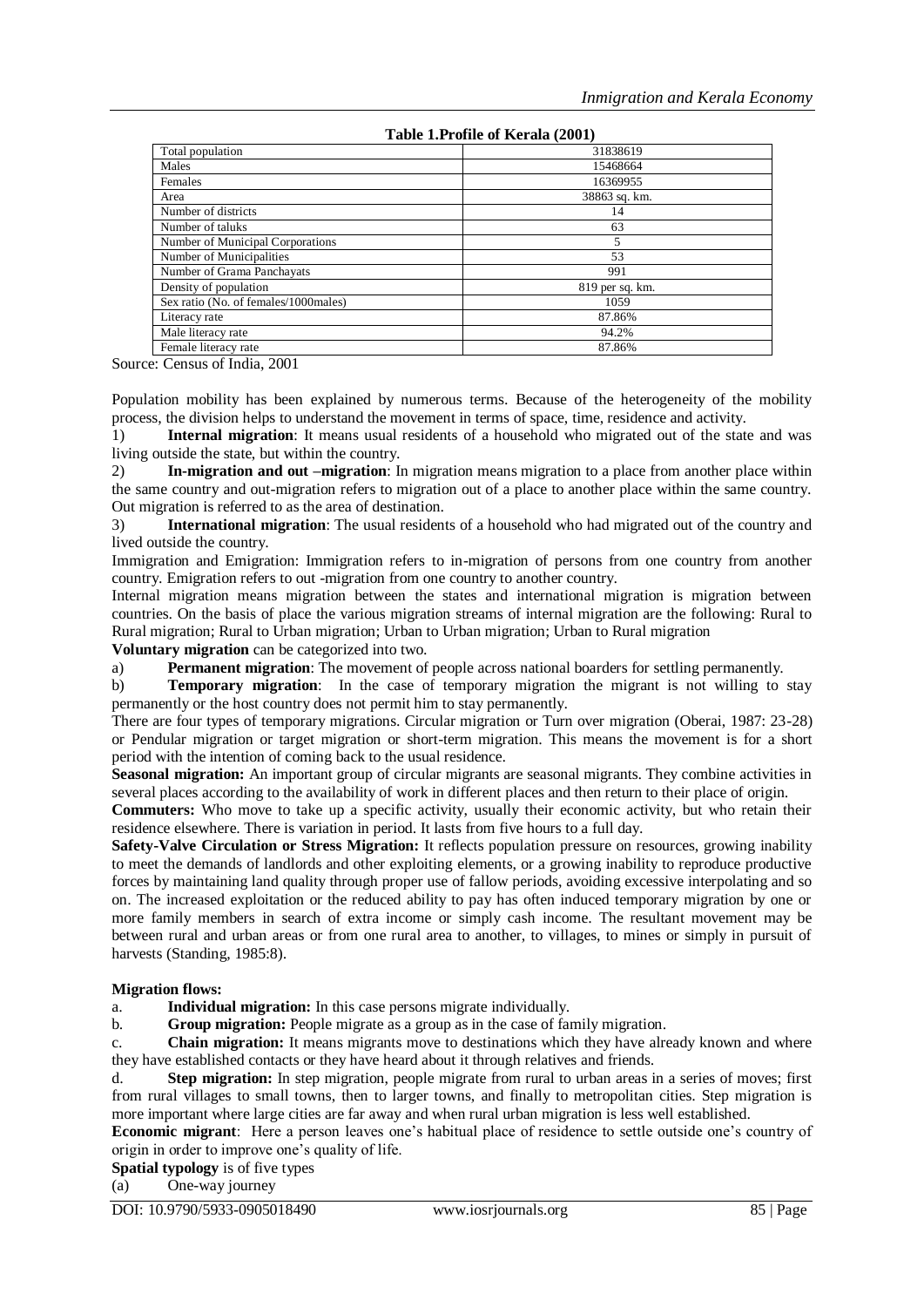(b) Return journey

(c) Frequent two-way journeys

(d) Re-emigration

(e) Indeterminate i.e., nomadism or vagrancy.

In terms of **cross boarders**, migration can be classified as

a) International b) Inter regional and c) Intercontinental migration

**Occupational migration**: It involves the shift from one occupation to another.

**Relay migration**: Peasant families in some areas survive by this type of migration. The different family members going to work in the city or town at different stages of the family life cycle. Father, mothers and daughters alternatively go to work for survival (Standing, 1985:9).

#### **Time migration:**

**Long-term migrants**: This group is mostly regarded as migrants. Here the groups change their usual residence and change their place of activity for a prolonged period.

Long –term migrants can be classified into two groups:

**Working life migrants:** They change their place of residence and spend their adult working life elsewhere, but retain some link with their home area.

**Lifetime migrants:** Those who move from the place of origin and sever all such links with the homeland.

**ILO** (1989) classified migration as:

a. **Settlement migration:** This is the traditional type of migration in which people migrate from one country to another for better jobs and then settle there. People from under developed countries with higher skills and professional qualifications migrate to other countries and settle there. This is known as "Brain-drain".

b. **Contract migration:** This occurs when a worker is officially granted permission to enter another country and take up employment in a given job and where a contract is entered into on his behalf or between him and the employer or enterprise for which he is to work.

There are other ways of categorizing migrations. Migration can be

**Migration stream**: A group of migrants with a common origin and common destination.

**Counter-stream migration**: A flow of migrants in the opposite direction.

**Cross migration**: It refers to the total number of immigrants and out-migrants of an area.

Net migration: It is the difference between in migration and out-migration.

**Non-migrants**: Those who have never moved or not changed their place of residence or activity within a specified period.

**Return migration**: It is used when people return to their country or region after a significant period abroad or in another region.

Migrants can be divided into three main categories:

1. **Settlers:** They live permanently in their new country. The main countries of settlement are: United States, Canada and Australia.

2. **Contract workers:** They only stay for a specified period, according to the length of their contact.

3. **Professionals:** These are employees of transnational corporations who move from one country to another (Stalker's Guide, 2004).

Migration is the process of movement of people from one place in the world to another for better livelihood. People move from one place to another for migration are urbanization, industrialization, better employment opportunities and living conditions, attractive remuneration etc. Kerala has been known for a safe place for immigrants. Migrant labourers from other states have been found working in Kerala. All of these immigrants are from West Bengal or Bangladesh termed them as "Bengalis or Bhai's". These migrants are from neighboring states such as Tamil Nadu and Karnataka with their cultural similarities with our local population. Their population is an estimated 2.5 million as of 2016. The number continues to grow day by day.There are so many problems related to migration include the increase in crime rates, possible epidemic outbreaks, population growth, and lack of labour for locals etc. The increase in the number of workers in urban areas increases competition for the job, houses, school facilities etc. Having large population puts too much pressure on natural resources, amenities and services.

Migration has Positive and negative impacts on the local economy. The migrants are ready to work at a lower wage rate. Most of the migrants are uneducated and therefore, they are not only unfit for most jobs and also lack basic knowledge and life skills. Their residence leads to unhygienic conditions, crime, pollution, etc. It has been found that immigrants are beginning to form a colony in different parts of the state as a sort of permanent settlement. The environmental cleanliness in these areas is very poor. The houses built in these places unsanitary and unsafe to stay in. It is commonly noted that there is a lot of alcoholism and drug abuse among migrants. This is due to the fact that they live isolated, sub-human lives away from their families. The immigrants in Kerala know nothing about their labor rights and obligations and hence they live in poor conditions. They experience a lot of exploitation at the hands of local agents. The lack of education and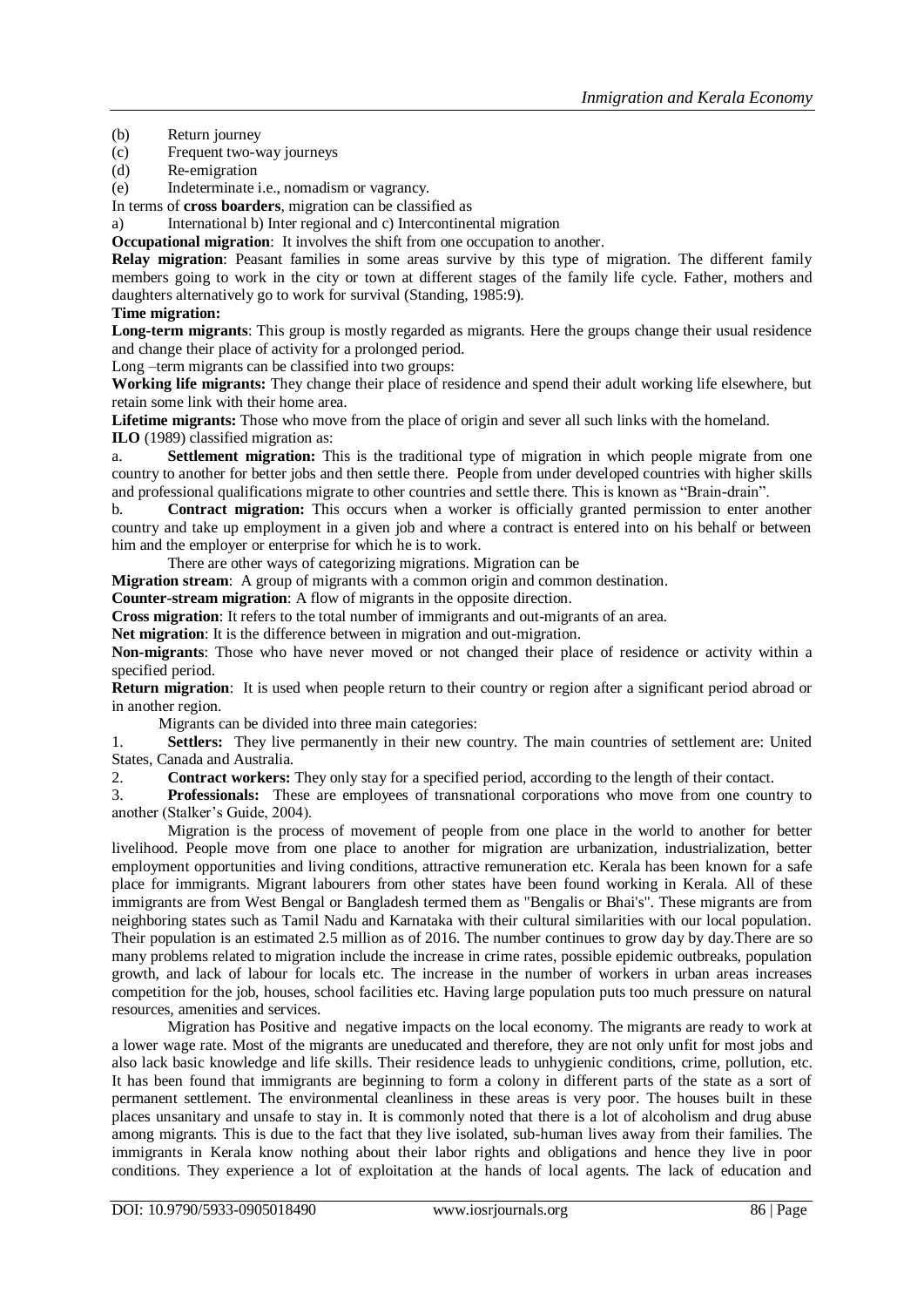unawareness is the prime reason for this situation.The increase in the number of crimes is a big concern for the resident population and the administrators.

#### **SIGNIFICANCE OF THE STUDY**

Kerala has been known for being a haven for migrant labourers from all over the country. Most of them arriving from varying states like Tamil Nadu, Bihar, Jharkhand, Chhattisgarh, Orissa, West Bengal etc., have taken over the workforce of Kerala. Construction, Transportation, Hotels and shops etc. are the most prominent sectors to have benefitted from this. The present study has been conducted in Ernakulam district. It will help to give more insight about the migrant labourers who lives in Kerala.

For the purpose of analysis the data collected from both primary and secondary sources. The primary tool used for data collection was survey questionnaire, which is one of the important methods of survey research. A structured in-depth interview schedule was used to collect information from the migrants.

#### **WORK AND LIVING CONDITION**

Today, migrants have become an integral part of Kerala's Economy. It can be noted that the migrants dominate over the workforce in Kerala. The survey shows that out of the 40 people interviewed, only four of the labourers aware about labour laws. The majority of the respondents had no idea regarding the Labor laws prevailing in the State and their employers did not take the initiative to make aware of the laws. It was observed that the majority of the workers often go for work even if they are sick due to the fear of being replaced by another worker. It was reported by the majority of them that they had no voice in the rules and conditions of work as they are entirely dictated by the employer's or the labor contractors.

#### **HEALTH ISSUES**

Migrants tend to work in more hazardous jobs than native born workers. Most migrants are doing jobs that the locals don't want to do.For getting benefits, a worker needs to register with the scheme. The membership has to be renewed every year by paying Rs 30. But till now, only about 50,000 of an estimated 25 lakh migrants have signed up.

#### **APNA GHAR AND OTHER BENEFITS**

As a first in the country, Kerala government has completed work on building accommodation for migrant workers in the state. The project, called Apna Ghar, is currently valued at 8.5 crore and has housed 640 people. The migrant are not aware about the scheme.

## **CRIME AND CONVICTION**

Ernakulam, the district having the highest number of migrant workers in Kerala, tops in the case of the number of crimes committed by them also. As per the estimates of the state home department, as many as 1770 cases involving migrants have been reported since may 2011. Of this Ernakulam tops the charts with 660 cases, followed by Malappuram with a total of 240 cases, and Kozhikode with 132 cases. In the absence of petitioners, many such cases are not investigated.

#### **IDENTIFICATION PROBLEMS AND CRIME EVASION**

It is clear now that guest workers are pouring in to Kerala due to the opportunities available. But this has also led to the issue of identification. Too many migrants entering the state at the same time makes it difficult to keep track of them. Due to the fact there are already many of them working here without any need of registration papers and identification, a thorough record of all the Migrants in Kerala is not available. This makes it easier for them to evade crimes if necessary. No identification of a certain worker anywhere on the records also means that if he/she decides to leave abruptly no one would know how to track or find them. This has resulted in many problems including evasion of crimes. By the time they are suspected, they could've already left the state. The absence of proper documents is proving to be an impediment in keeping tabs on their movements.

The largest concentration of migrant workers is in the construction sector with a calculated rate of 60%. This sector has been witnessing a boom over the past decade. The remaining migrants work in farms, hotels and restaurants, shops and manufacturing units. The centers that are most populated with "Bhai's" are Perumbavoor in Ernakulam district, Pappad in Pattanamthitta and Cheruvannur in Kozhikode. These labourers wait in the main junction of their respective centers in groups for contractors to take them to construction sites or to be hired by individuals, who require their services. The junction becomes deserted within the hour and gets crowded again in the evening as the migrants return to pick up provisions, recharge mobiles and do other chores.

The following tables analyses the working condition of migrant workers in Kerala.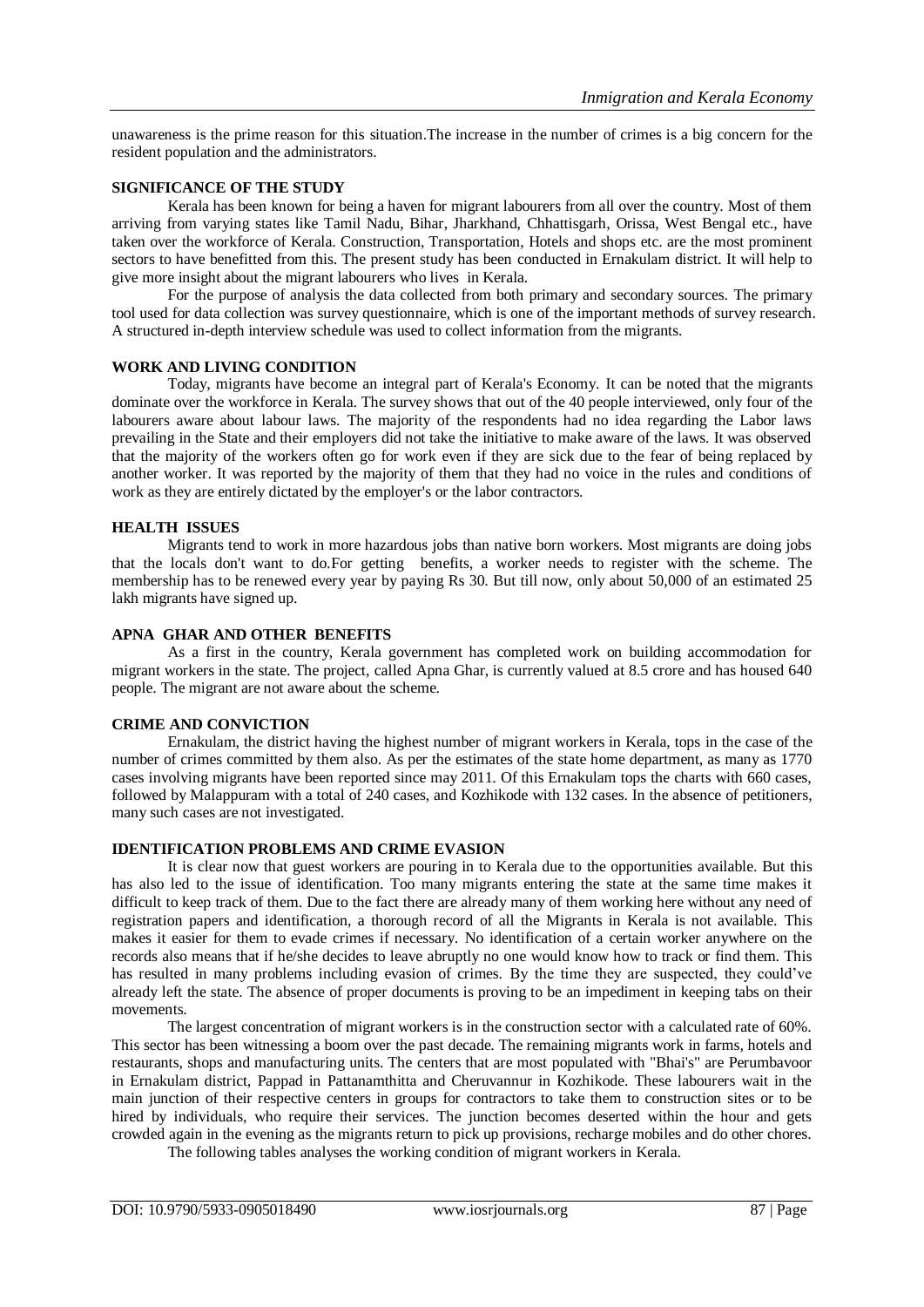|  | <b>Table 2. Working Position</b> |  |
|--|----------------------------------|--|
|  |                                  |  |

| <b>Working Position</b> | No. of workers | Percentage |
|-------------------------|----------------|------------|
| Under a Contractor      | 24             | 64 %       |
| Under an Employer       | 16             | 36 %       |
| Total                   | 40             | 100 %      |

#### *Source: Primary Data*

The table 2 shows that over 64 percent of the respondents are working under a contractor and 36 percent under an employer. So the majority of migrant workers are being employed by contractors .

| Table 3. Employment sector |  |
|----------------------------|--|
|                            |  |

| <b>Working Sector</b>       | <b>Frequency</b> | Percent |
|-----------------------------|------------------|---------|
| Construction                | 14               | 56.0%   |
| Trade                       | 11               | 44.0%   |
| Manufacturing               | 8                | 32.0%   |
| Agriculture                 | 4                | 16.0%   |
| <b>Hotel and Restaurant</b> | $\overline{c}$   | 8.0%    |
| Mixed                       |                  | 4.0%    |
| Total                       | 40               | 100.0   |

#### *Source: Primary Data*

The table 3 shows that the highest percentage of migrant workers are in the Construction sector. Then trade takes second place with 44 % and Manufacturing sector follows with 32 %. Agriculture sector has a concentration of 16 %, followed by Mixed sectors having 4%. This just goes to show that the major working sectors have a good concentration of migrant employers.

| <b>Table 4. Daily Wages</b> |                |         |
|-----------------------------|----------------|---------|
| <b>Daily Wages</b>          | Frequency      | Percent |
| Below 200                   | $\overline{c}$ | 8.0%    |
| 200-400                     | 8              | 32.0%   |
| 400-600                     | 16             | 64.0%   |
| 600-800                     | 11             | 44.0%   |
| Above 800                   | 3              | 12.0%   |
| Total                       | 40             | 100.0   |

*Source: Primary Data*

Table 4 given above shows that around 64% of workers receive a daily wage of Rs 400-600. 44 % of workers receive daily wages between 600-800 Rupees. With 32 % receiving between Rs 200-400 and 12 % above 800 Rs, the lowest received is below 200 Rupees among 8 % of workers.

| Table 5. Housing Arrangements |                  |         |
|-------------------------------|------------------|---------|
| <b>Dwelling</b>               | <b>Frequency</b> | Percent |
| House                         | 21               | 52.5%   |
| Room                          | 19               | 47.5    |
| Total                         | 40               | 100     |

# **Table 5. Housing Arrangements**

*Source: Primary Data*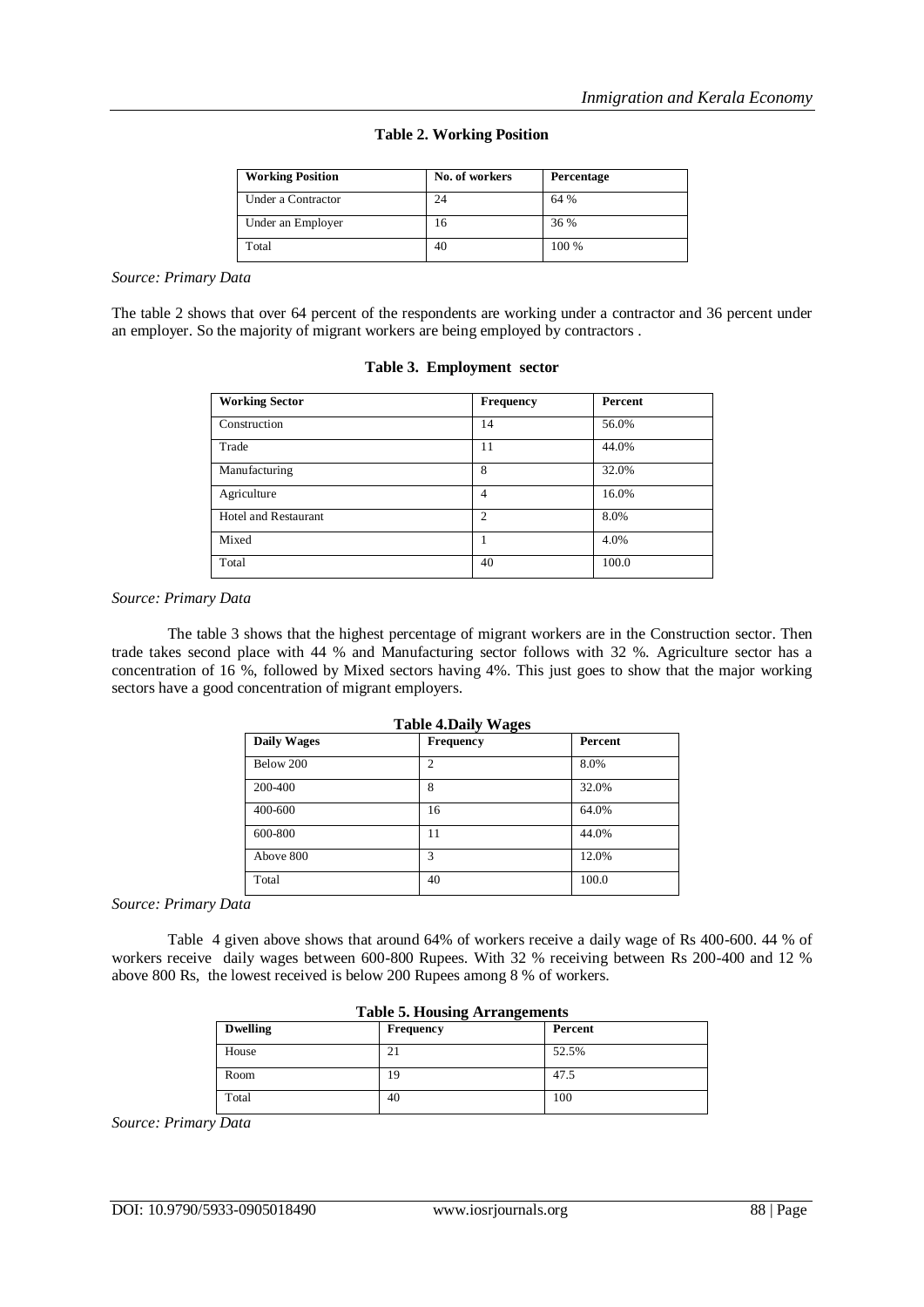The table 5 shows that around 52.5 % of respondents had housing arrangements for living space. 47.5 % of the respondents are staying in rooms. This means that a good amount of migrant workers were living in their own homes rather than paid living quarters.

| <b>Working Hours</b> | L'ADIC 0. <i>W</i> 01 KHIG HOULS<br><b>Number Of Respondents</b> | Percentage |
|----------------------|------------------------------------------------------------------|------------|
| Less than 8 hours    | O                                                                | $\theta$   |
| 8 hours              |                                                                  | 12.5%      |
| 8-10 hours           | 12                                                               | 30%        |
| Above 10 hours       | 23                                                               | 57.5%      |
| Total                | 40                                                               | 100%       |

**Table 6.Working hours**

*Source: Primary Data*

The table shows that the longest working hours are above 10 hours with a concentration of 57.5 % of workers. 30 % of workers have a working time between 8-10 hours. This is followed by 12.5 % of workers having a working time of 8 hours. The percentage of respondents who had less than 8 hours of work came to be nil.

| <b>Period of Working</b> | $\circ$<br><b>No. Of Workers</b> | Percentage |
|--------------------------|----------------------------------|------------|
| Less than one year       | 5                                | 12.5 %     |
| 1-2 years                | 16                               | 40 %       |
| 2-3 years                | 10                               | 25 %       |
| 3-4 years                | 5                                | 12.5 %     |
| 4-5 years                | 2                                | 5 %        |
| 5 and above              | 2                                | 5 %        |
| Total                    | 40                               | 100 %      |

| Table 7 Period of Working in Kerala |
|-------------------------------------|
|-------------------------------------|

*Source: Primary Data*

The table given above shows the statistics of period of working of the respondents in Kerala. The longest time is between 1-2 years with a percentage of 40 %. 25 % of workers have been working here for a period of 2-3 years. Between a period of less than one year and 3-4 years a common percentage of 12.5 % have been working here. The lowest periods are between 4-5 years and above 5 years with only a low 5 %.

| <b>Table 8. Medical Help</b> |                          |            |
|------------------------------|--------------------------|------------|
| <b>Medical Assistance</b>    | <b>No of Respondents</b> | Percentage |
| Yes                          | 26                       | 65%        |
| N <sub>0</sub>               | 14                       | 35%        |
| Total                        | 40                       | 100%       |

*Source: Primary Data*

The table given above shows that 65 % of respondents received and receives medical attention when needed. Though 35 % of the respondents do not receive the necessary medical care and this is concerning.

Migration in its core sense is the moving of a person or group of persons from one place (city, village, country etc.) to another. It has had its positive and negative impacts on the economy in selection. Migration has both economic and social on the society.

Kerala has been a migrant economy at least for the past four decades. Whatever progress Kerala and its people have achieved on any front, has been based on the money brought in by those toiling in the deserts of Arabian Gulf in human climatic and labour conditions. Stories of their hardship like portrayal by agents, ditching by employers, non-payment of wages, illegal confiscation of travel documents by sponsors, nonavailability of treatment etc., are abound. The workers arriving mostly from other states like Assam, West Bengal, Odisha, Jharkhand and Bihar are filling that Vacuum in Kerala.